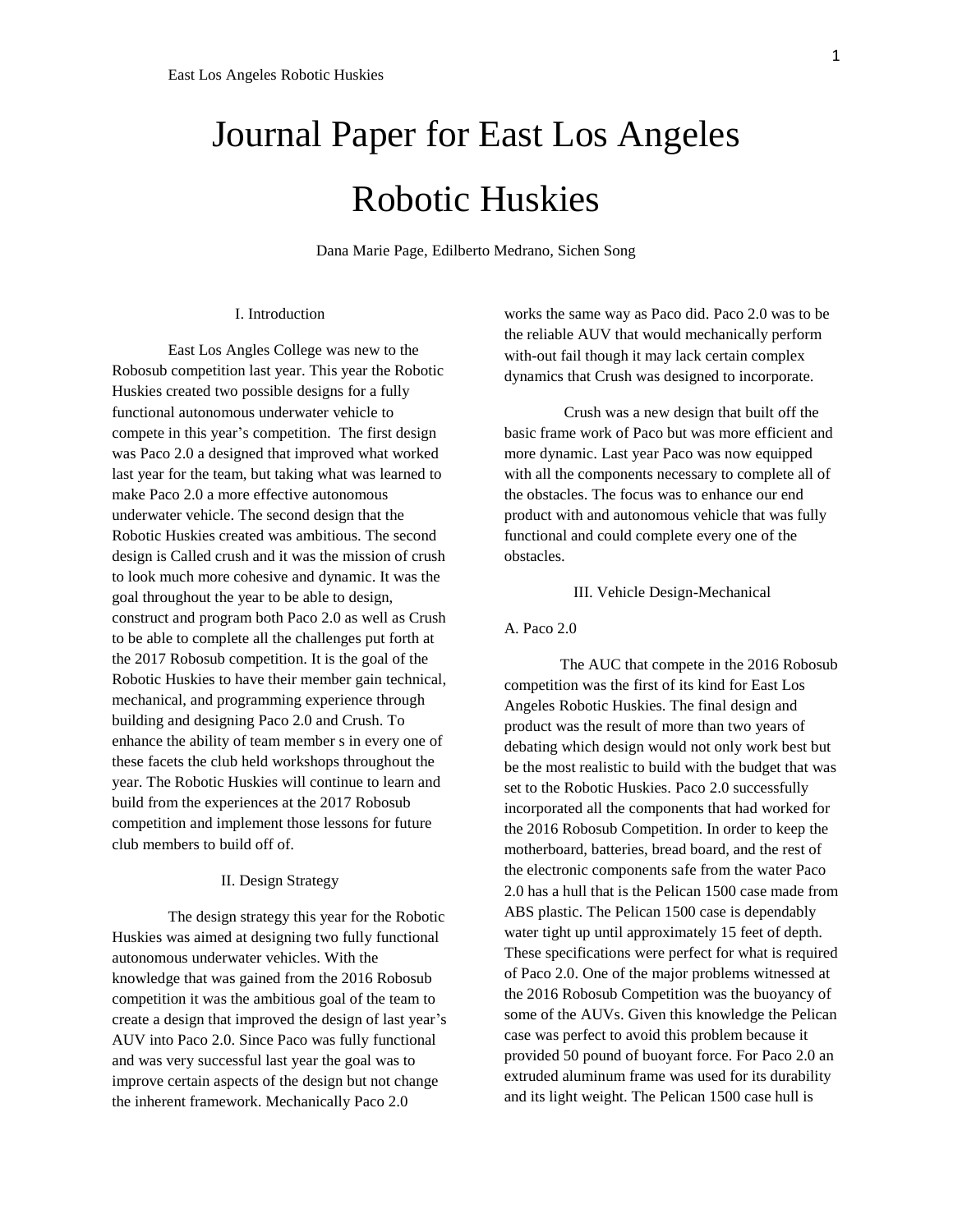## East Los Angeles Robotic Huskies

attached to the REV Robotics 1-inch extruded aluminum purchased from AndyMark.com. The rest of the external components including the claws, torpedoes, the forward facing camera and bottom facing camera, as well as the dropper are all attached to the extruded aluminum frame of Paco 2.0. The hull was faceted onto the frame so the clasps of the hull sit approximately a half an inch above the top of the frame also giving an allowance from the edge of the hull to the beginning of the frame to be approximately 1 inch. The frame and the external components are held together by #10-32 x 3/8 screws and #10-32nylock jam nuts. There was much debate about completely changing the type of transportation that Paco would use to be able to get around above water. Some of the options that were discussed was an almost tank transportation system that could lead Paco 2.0 directly into the water, as well as created a completely external transport system that Paco 2.0 would be put into and then taken to the desired location. The cost of both of these options would out way the benefits. The conclusion was drawn to have four wheels at each corner of the frame, the same wheel system as Paco, which added a height of 3.5 inches off the ground protecting the lower external components and when a "leash" is attached to the top two corners of Paco 2.0 makes transporting the AUV much easier than other methods.



Fig. 1. Early Solid Works rendering of Paco 2.0

# B. Crush

Given the reliability and availability of the design and resources for Paco 2.0, it was the aim for Crush to be much more innovative, unique and dynamic in composition and application potential. It was apparent from completing last year's competition that the Robotic Huskies as a whole needed a more cohesive understanding of every aspect of an autonomous underwater vehicle including: electrical

skills, mechanical skills, and programming skills. In order to achieve the enhancement of these skills prior to jumping into designing Crush it was the goal of the robotics team to hold workshops for the team as well as any other students who wanted to participate, in order to increase the knowledge set of every individual. It was a strategy that had basis in the theory that if every individual's knowledge set expanded then there would be more probability in success of the design and creation of the new autonomous underwater vehicle. There were a number of stages in discussion with regards to Crush. The team used the successes of the design for Paco 2.0 and used that as a platform for designing Crush. Crush was to fix the problems that Paco experienced in testing and in competition. Thought the Pelican 1500 hull was effective up until 15ft, at around 13 feet the hull would begin to compress under the pressure creating possible leaks on the sides of the hull. Given the Irony to the name Crash the new design had to be strong and sturdy underwater with more allowance of depth. Crush was designed with a custom hull as well as the implementation of a leak sensor to make sure no water was entering the hull. There were three options for the custom hull:

 1. Extruding the hull from a block of Aluminum. This would ensure not only near guarantee of a water tight hull to a much deeper depth at well as strength and being sturdy.

 2. Getting specific cut pieces of sheet metal and welding to pieces together in the dimensions that were stated for the hull.

 3. 3-D printing a mold of the entirety of the hull and sending the mold out to different resourced in order for that mold to be used to cast a metal version of the hull.

 4. To order polycarbonate tubing and using a lathe to create the necessary dimensions.

All of these options had their positive and negative sides. Ultimately the largest contributing factor was the cost of each option. The cost of the first three options would be between 4,000 all the way up until 10,000 dollars which would be the majority of the budget. It was concluded that fiscally the most realistic option was the polycarbonate tubing. The tubing's specifications were perfect for what we needed at a fraction of the cost of only 500 dollars for 5 feet of the tubing. Below are some rendering of the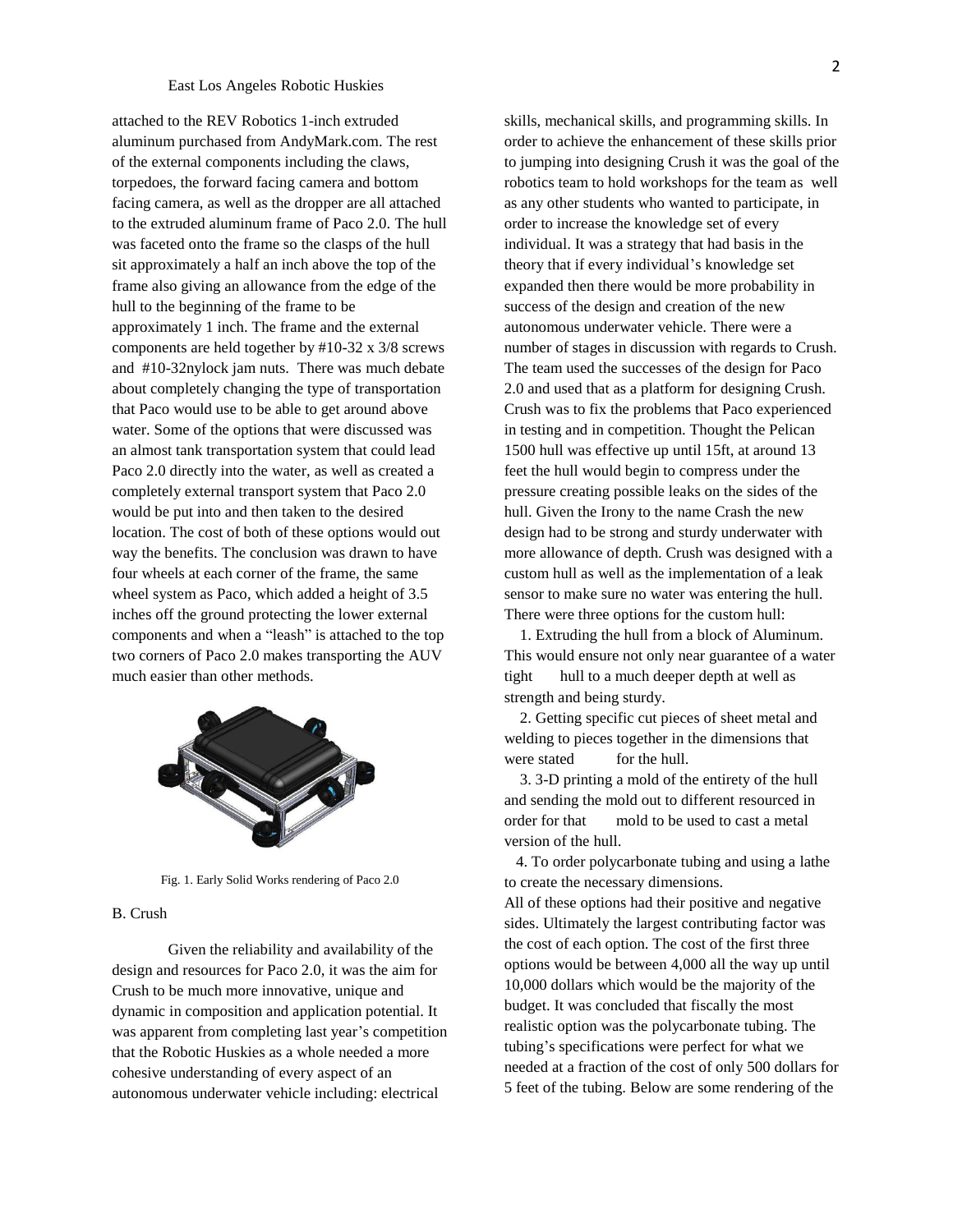different designs that were discussed.



Fig.2 Early comparison renderings of Paco2.0 and possible Crush design.



Fig. 3. Isometric view

Unfortunately due to budget and time restraints the design and creation of crush will be a goal of next year's robotics team. It was ultimately decided that Paco 2.0 held the highest chances of being completed and competition ready. Therefore Paco 2.0 design was picked to be the competitor in the Robosub 2017 competition.



Fig. 4. Frame, thruster, and hull rendering for Paco 2.0 C. Hull Penetrators

Paco 2.0 used a Pelican 1500 case that was sturdy and waterproof but all allowed the team to drill holes in it in order for the external components to be able to connect through the hull. The team used both 3and 8-pin Sean Con Bulkhead Penetrators purchased from Crust Crawler.com. By using these penetrators the team knew that they would keep the electronical components water safe all while still being able to transmit electronic signals necessary for the full functionality of the external components. These hull penetrators also gave way to the possibility of changes without having to drill

anymore holes into the hull. The camera enclosures however used a more permanent hull penetrator from Blue Robotics. These were used at the camera enclosures because the permanency of the placement of the cameras and therefore to necessity to be able to disconnect them and reconnect them was not pertinent.

### D. Grabber Design

The claw design was one with so many possibilities that the team spent a lot of time discussing and trying to create a claw that would be the best underwater. At one point throughout a number of team meetings there was an all-out design brain storm on the white. Any team member who had even the slightest input on how to design and or construct the claw got up and drew their idea on the board. After a decent amount of time the designs were narrowed down and voted upon by the entire team. The conclusion was to use a claw design that was found on [www.thingiverse.com/thing:1480408](http://www.thingiverse.com/thing:1480408) with the title Mantis Gripper. Though this was not designated to be a claw used for underwater use the team made modifications to it in order for it to be able to be used. The claw's STL file was downloaded from the website and was modified using Solidworks 2015 3D modeling software. After the claw was modified to better suit the environment it was going to be used in, the team 3D printed the claws using PLA plastic on a MakerBot Replicator and then a silicone mold was made that was attached to the inside of the claw in order for it to more efficiently grip underwater. While constructing the claws themselves the washers and bolts unfortunately seemed to become loose very soon after testing the individual claws. The solution to this was remedial but did the trick; it was to actually glue the washers and bolts down.

The first claw was mounted easily by using a metal bracket on the extruded aluminum frame on the front of the AUV. The claw that was intended on sitting vertical was more of an issue as is would scrape the ground if mounted with the same method the first claw was. In order to solve this problem the vertical claw was made retractable using a spring system. Both claws were connected to waterproof servos in order to perform the tasks the AUV needs to complete in the obstacle course.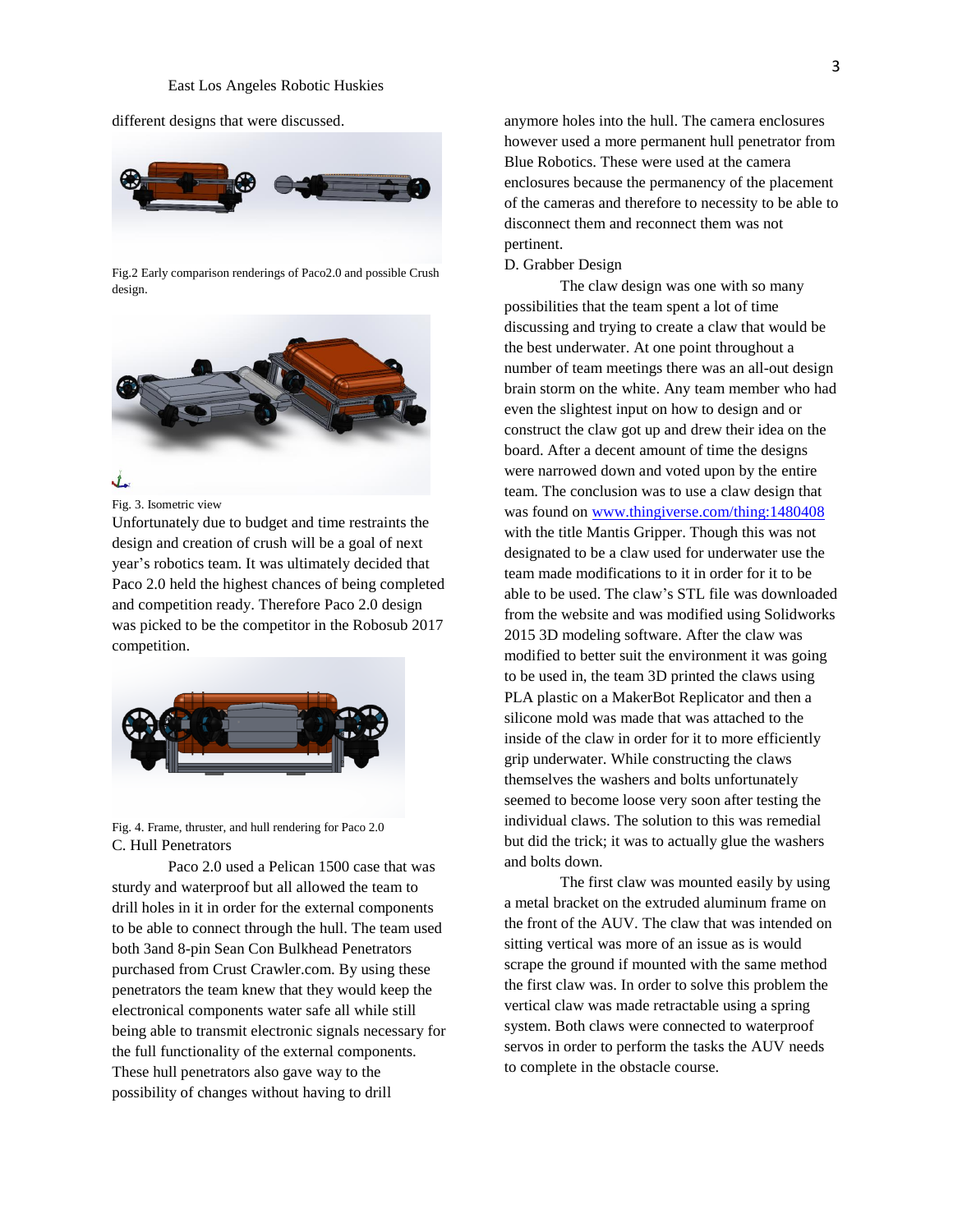

Fig.5. Forward facing claw.



Fig.6. Vertically mounted claw E. Torpedo

While coming up with a torpedo design it was an open floor brain storm. It was encouraged for any ideas no matter how out there to be suggested. Suggestions for the torpedo ranged from a Mentos being dropped into some type of miniature canister filled with soda to propel it to more realistic ideas, such as the one implemented like Carbon Dioxide propelled torpedo. The design of the actual torpedo was modelled after the dynamics of submarine torpedoes in order to attempt to achieve maximum propulsion and thrust. The actual torpedo is made from a ¾" PVC pipe, a 12 gram Carbon Dioxide cartridge, three 3D printed fins and a3D torpedo head. All of the 3D printed components were designed and created on Solidworks and printed using PLA plastic using the MakerBot Replicator 2. The concept is that the CO2 cartridge will be based inside the torpedo and on the other end of the housing unit for the torpedo a spring loaded mechanism sits and will strike a pin into the CO2 cartridge. Once the servos get the signal to strike the cartridge with pin the cartridge once punctured causes the pressure to build up between the torpedos itself and the housing unit. Once the pressure has reached the maximum level it will cause the torpedo to propel forward. This will continue until there is no longer any Carbon Dioxide left in the cartridge. It is the design and goal

of the 3D printed fins and torpedo head to guide the torpedo along a straight path towards the targets.

# F. Cooling System

Last year the team witnessed another major issue at the 2016 Robosub Competition, and that was over heating issues. Many teams had over heated their entire systems as well as their thrusters. The thrusters purchased from blue robotics with the escs built in overheated in the intense sunlight of the competition. It was the intention of the thrusters to be used only underwater so that the water would cool the escs but when teams would test there thrusters outside that waster in combination with the intense sun the escs overheated very quickly and left the teams in a predicament. Luckily for the Robotic Huskies overheating was not an issue for us. The electrical head and the rest of the team came up with a very efficient method of cooling the system down. Overheating was a real concern given that all the heat being produced inside the pelican case would no new air to be able to circulate it. One option that was discussed was to have a fan on the top of the Pelican to circulate as much air with in the case as possible. This option was quickly dismissed because it was decided that this would not be enough to keep the system cool. Circulating air that is continuously rising in temperature would not ensure a low temperature of the system. The second idea that was mention was to somehow use the sea water that would be in the pool to cool the processor or help the air cool down somehow with in the hull. This was also dismissed because it added a complication to the design process which would be the necessity for a filter for the sea water that was used in cooling the system. There would be too much of a possibility of contamination of the entire cooling if there was an efficient enough filter being used. After the two first possibilities and discussing some possible other option it was decided to use a sealed loop concept to cool the system. To take the heat created by the processor out, the sealed loop system used soft lined tubing and constantly pumping distilled water. This incorporated a heat sync on the outside of the hull connected to hard line copper piping. Copper piping was chosen because of its cooling benefits. The hot water streamed through the soft tubing is then streamed through the hardline copper piping to efficiently cool it down even further. Though through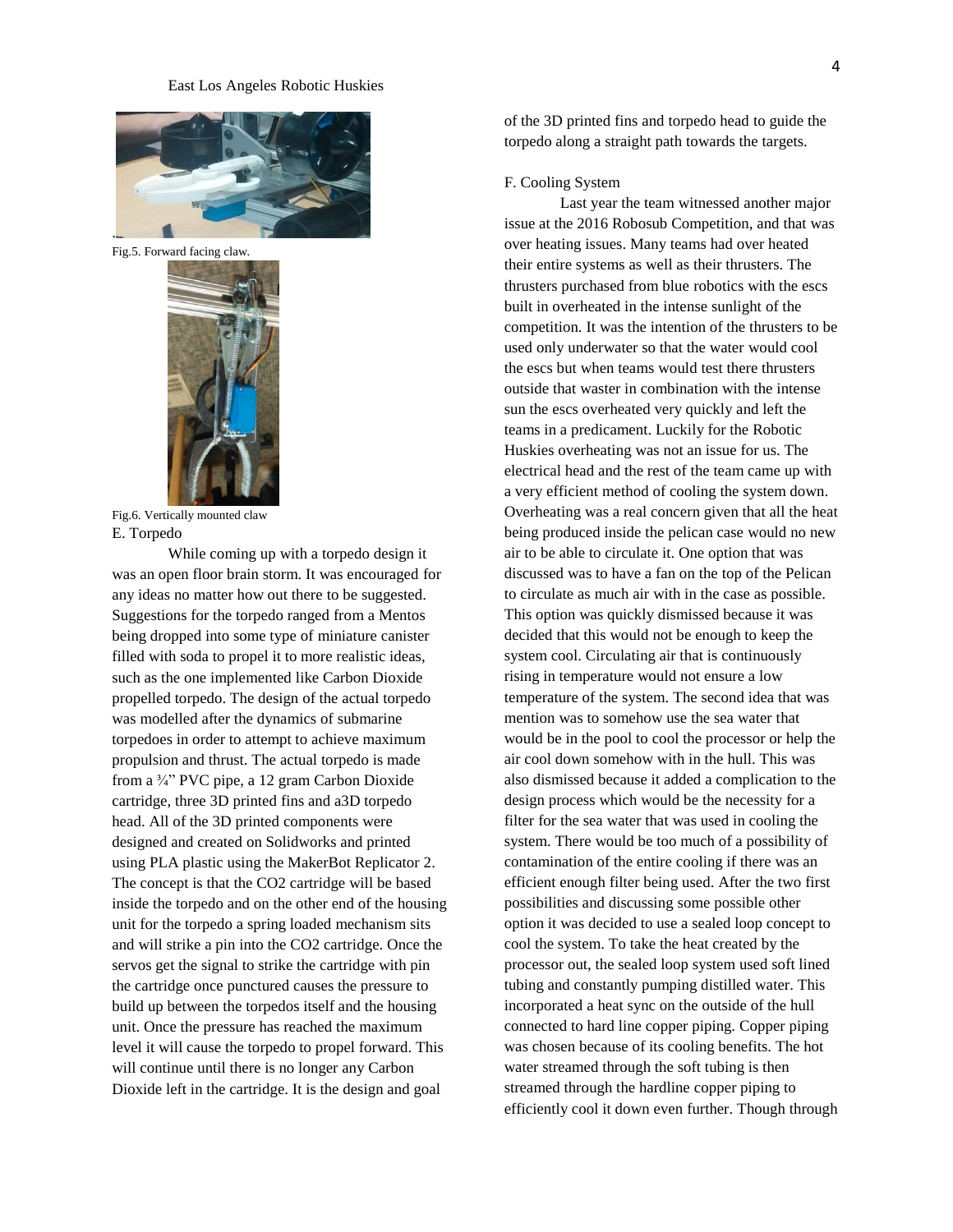# East Los Angeles Robotic Huskies

discussing how many heat syncs would be necessary seemed to reach almost 6, but it was then though that once the AUV was fully submerged underwater the temperature in conjecture with the heat sync, copper tubing, and sealed loop concept was more than enough.

# G. Electrical Dynamic

The electrical design for Paco 2.0 was intended to be kept simple in order for any team member to be able to make the proper connection to make Paco 2.0 fully functional. It was realized at least years competition that only one of two member truly knew how to completely connect all the electrical components of the AUV in order to make the drone fully functional. The team incorporated Blue Robotics TSYSO1 temperature sensor as well as a Blue Robotics MS5837-30BA depth sensor. Recently a gyroscope was purchased and will be implemented before the competition. The hardware includes an Intel i5 processor at 3.5 GHz with 4GB of RAM and a 64 GB Solid State Drive. In order to efficiently power Paco 2.0 there is a custom power distribution board, two 10 amp/hr. batteries with the option to power through a 40 amp server power supply provided by an SLA battery. H. Camera and enclosure.

It was early on in the design process that it was decided that a web camera would be used for our cameras. The design of Paco 2.0 called for two cameras one on the front of the AUV and one on the bottom of the AUV. At first the team deemed PCV piping enclosure made with Plexiglas with the proper cement to be efficient. However, after testing these enclosures at different depths it became clear that these enclosures would not hold up in the competition and would not keep water away from the cameras. The final enclosures that were used for Paco 2.0 were machined aluminum casings to the dimension that was necessary. It was also decided that top tops to these enclosures would be threaded. The tops would have a circular space for Plexiglas to be cemented in properly along with marine epoxy. After this modification were made and implemented the camera enclosures were tested and deemed water tight.

After doing a great deal of research on which thruster would be sufficient power wise and budget wise it was decided that Blue Robotics provided thrusters that fitted the needs of the team the best. There were two T200 Blue Robotics positioned horizontally at the midpoint of the extruded aluminum frame in order to command the forward and backward control of the AUV. There were an additional six T100 thrusters from Blue Robotics mounted at the midpoint of all four vertical extruded aluminum edges of the AUV as well as at the midpoint of the two shortest horizontal extruded aluminum pieces of the frame in order to control the rotation and right to left movement of the AUV.

#### J. Software

Two parts of the robot are programmed: The Arduino microcontroller and the motherboard. The microcontroller is basically the "bridge" between the motherboard and the electronic components such as thrusters and sensors. The motherboard and the Arduino are connected with a USB cable so that they could transfer data via the serial port. We designed a data transmission protocol, reducing the commands transmitted to the Arduino for performance by caching the state of Arduino in the motherboard's memory.

The motherboard is the "brain" of our robot. It has a Linux operating system. It reads the data from cameras and sensors, and determines what move to perform. The most complicated job the motherboard does is to process the images. It determines the white balance according to the input image and deals with some interference factors. After that, it recognizes the target image by multiple techniques including machine learning. Other than determining where to go, the motherboard also makes plans on how to move to the target. It integrates sensor data to stabilize the robot and when without visual aids, it would be in the inertial navigation mode

### IV. Experimental Results

IT was extremely beneficial to the team to have competed in the 2016 Robosub competition. Not only did the team learn what worked for them overall but they got to witness what the major problems other teams had come across during their process. Starting in January the team began water testing Paco 2.0 by submerging him in the college's swimming pool. Initial testing was done just at different depths to ensure that hull was not leaking